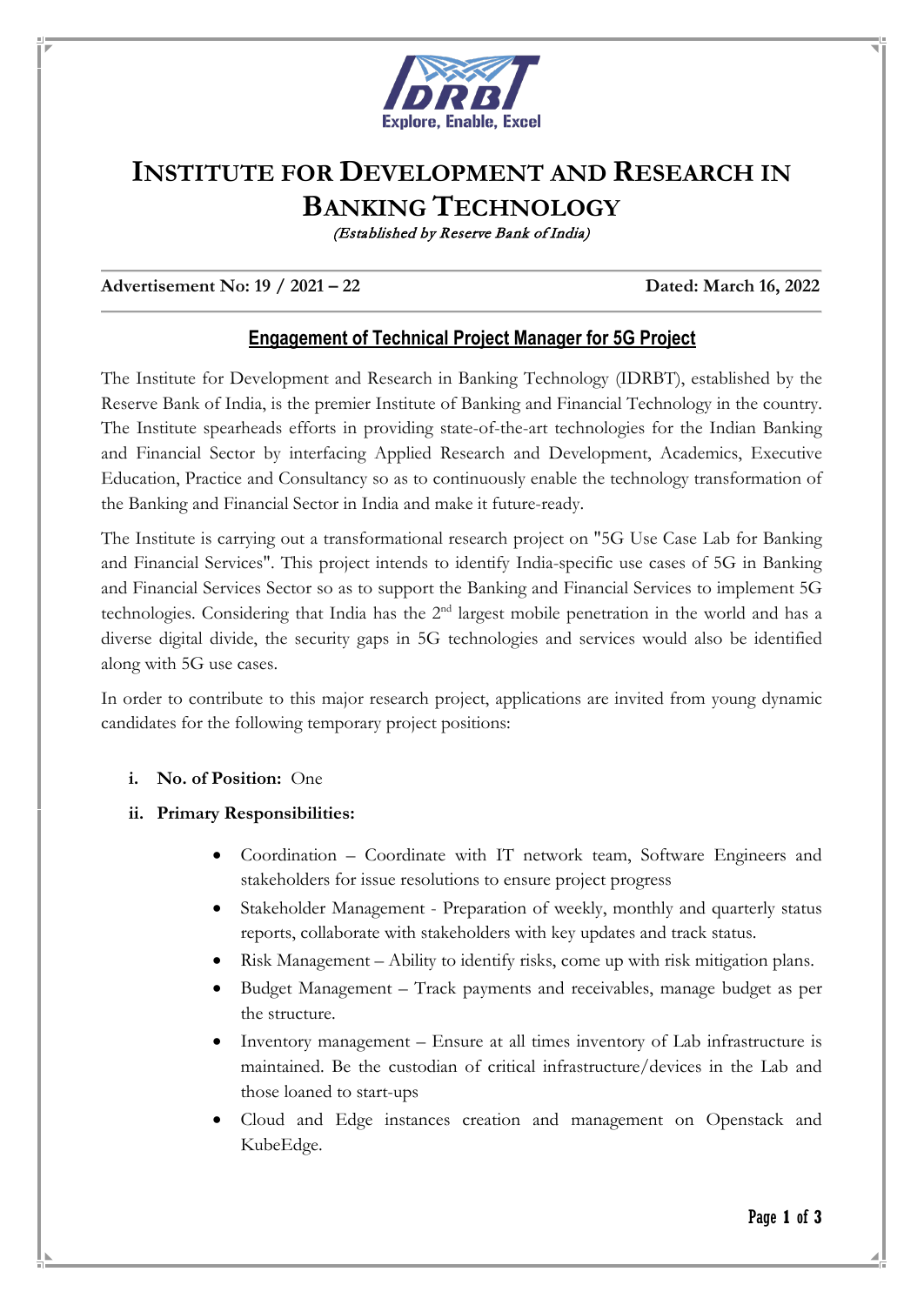- Responding to queries, conducting surveys, documentation, and sharing information, to ensure proper communication.
- Editorial work of preparing process documents, keep the website updated with latest news and changes and other documentation requirements
- Organising meetings and ensuring follow up where required
- Ensure processes are followed and activities are completed on time
- Travel may be required to meet with stakeholders and enable field pilots

# **iii. Eligibility:**

# **(a) Educational Qualifications**

• First class regular B.E./B.Tech.(CSE/IT/ECE) / MCA or above from a recognised University with a consistently good academic record throughout.

# **(b) Experience**

Minimum 5 yrs of relevant experience in

- IT Project Management
- Project Planning, tracking, escalations
- Experience with business applications such as Word, Excel, Microsoft Project, etc.,
- Excellent written and oral communication. Ability to communicate with senior officials.
- **(c) Desired Skills**
	- Understanding of Telecom and IT domain.
	- Cloud computing fundamentals.
- **iv. Term:** One year. Extendable based on the duration of the project, project requirements, performance of the candidate and fund availability.
- **v. Compensation:** All-inclusive consolidated compensation of Rs 75,000 Rs 1,00,000 per month.

# **Rules and Regulations for all these positions**

- 1. The above position is purely temporary and on a contract basis under the project mode.
- 2. There is no scope whatsoever for further continuation, extension of term, absorption, regularisation, permanency, in the Institute under any circumstances
- 3. The completion of the period of contract / project will not confer any right whatsoever for further continuation, extension of term, regularisation, absorption at the Institute.
- 4. All educational qualifications must have been necessarily obtained by pursuing the courses on a full-time regular basis from recognised universities/institutions. If grades are awarded instead of marks, candidates should clearly indicate their numerical equivalent.
- 5. Relevant experience gained after the qualifying degree will only be taken into consideration.